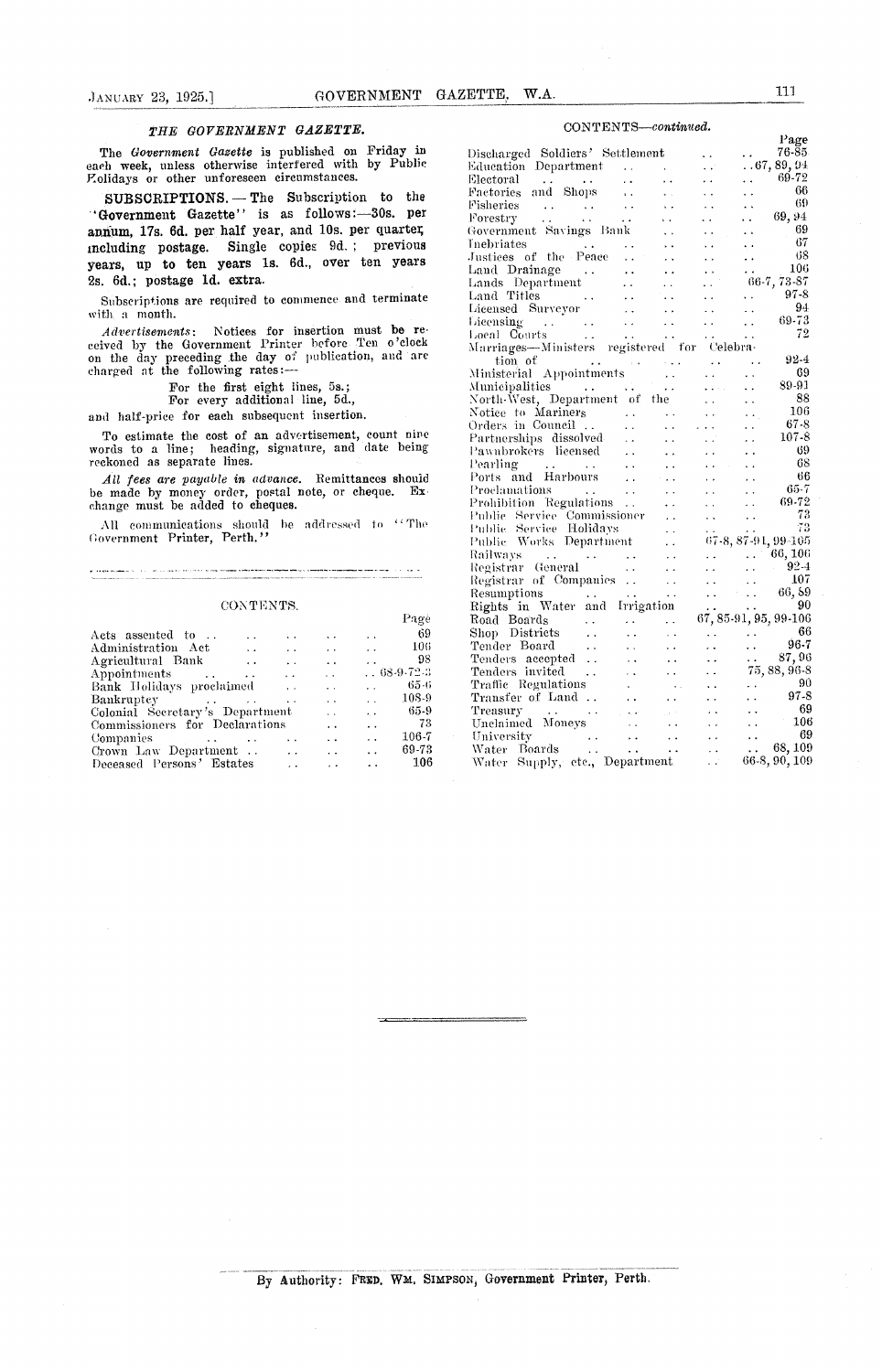

# Government Gazette

## PERTH, FRIDAY, 23 JANUARY 1925 No. 3

© STATE OF WESTERN AUSTRALIA

## **CONTENTS**

Acts assented to Administration Act Agricultural Bank Appointments Bank Holidays proclaimed Bankruptcy Colonial Secretary's Department Commissioners for Declarations Companies Crown Law Department Deceased Persons' Estates Discharged Soldiers' Settlement Education Department Electoral Factories and Shops Fisheries Forestry Government Savings Bank Inebriates Justices of the Peace Land Drainage Lands Department Land Titles Licensed Surveyors Licensing Local Courts Marriages—Ministers registered for Celebration of Ministerial Appointments Municipalities North-West, Department of the Notice to Mariners Orders in Council Partnerships dissolved Pawnbrokers licensed Pearling Ports and Harbours Proclamations Prohibition Regulations Public Service Commissioner Public Service Holidays Public Works Department